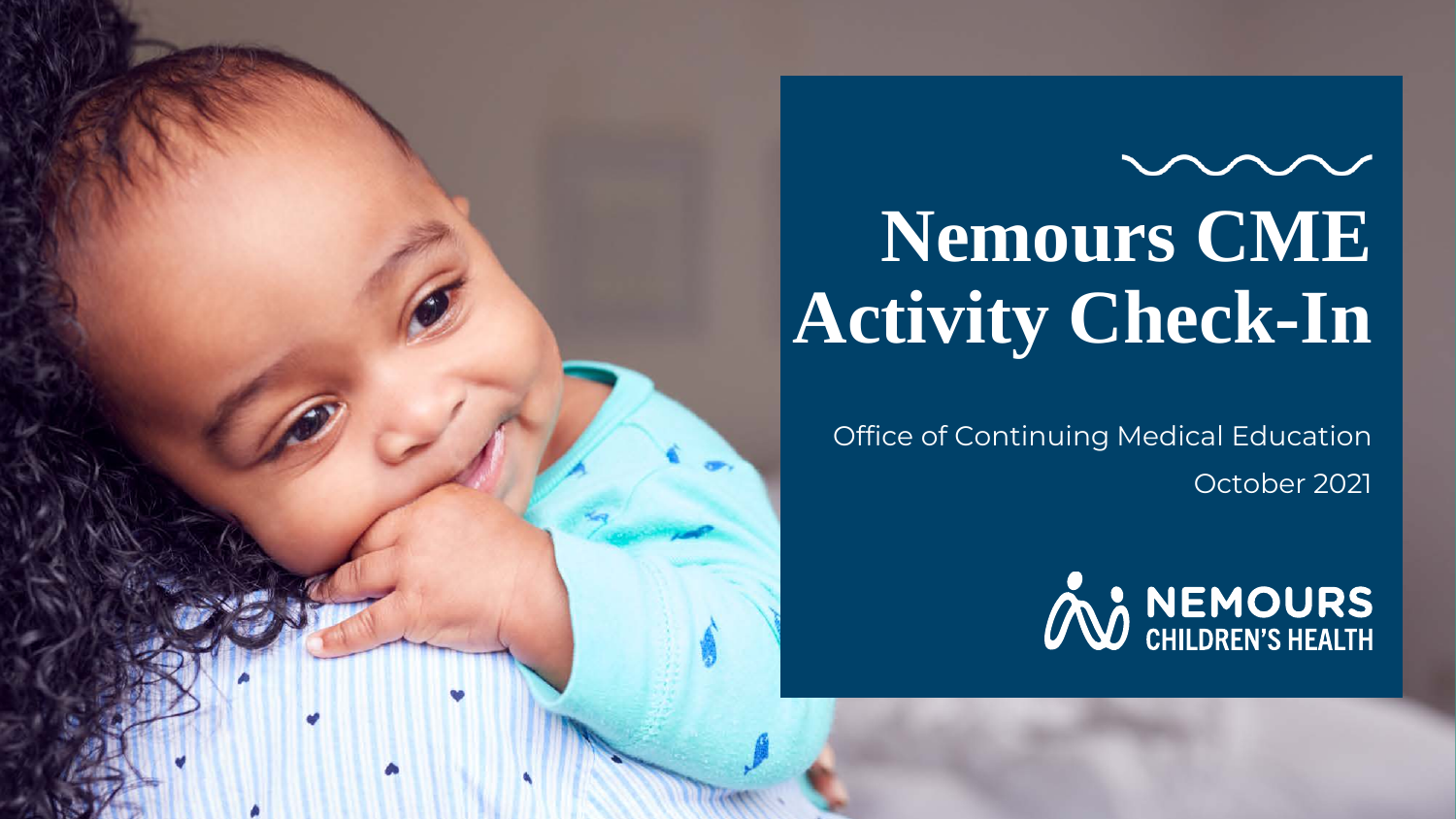# **Step 1: Download the App**

• Get connected and download the Nemours CME App



- Browse CME events, registration information, agendas, speakers, presentations and more
- Use Activity Check-In to record your attendance at Regularly Scheduled Series (RSS)
- Print your transcript whenever you need it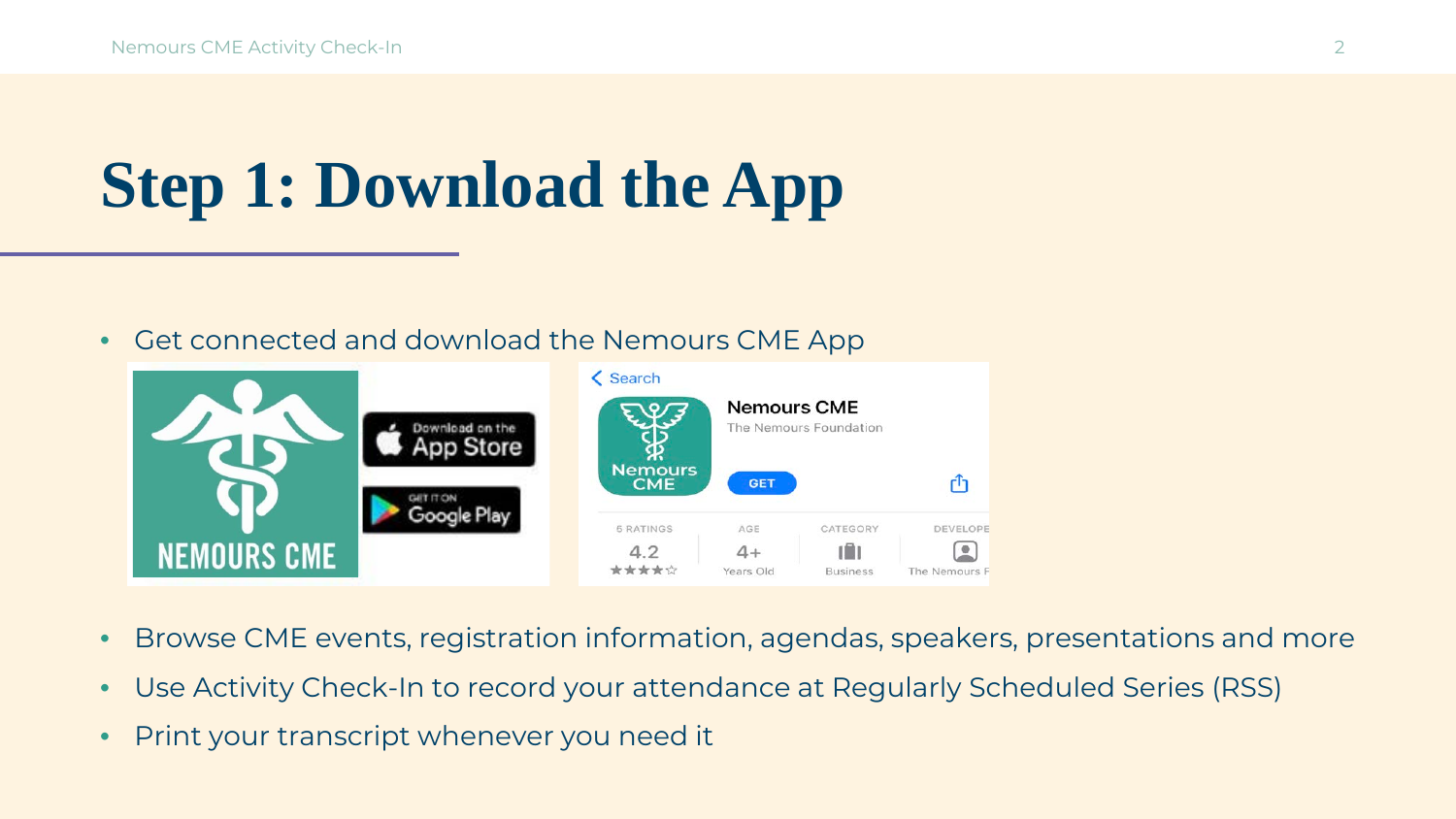# **Step 2: Click Activity Check-In**



01st Dec - 05th Dec, 2018. 12:00 PM - 5:00 PM, Washington D.C.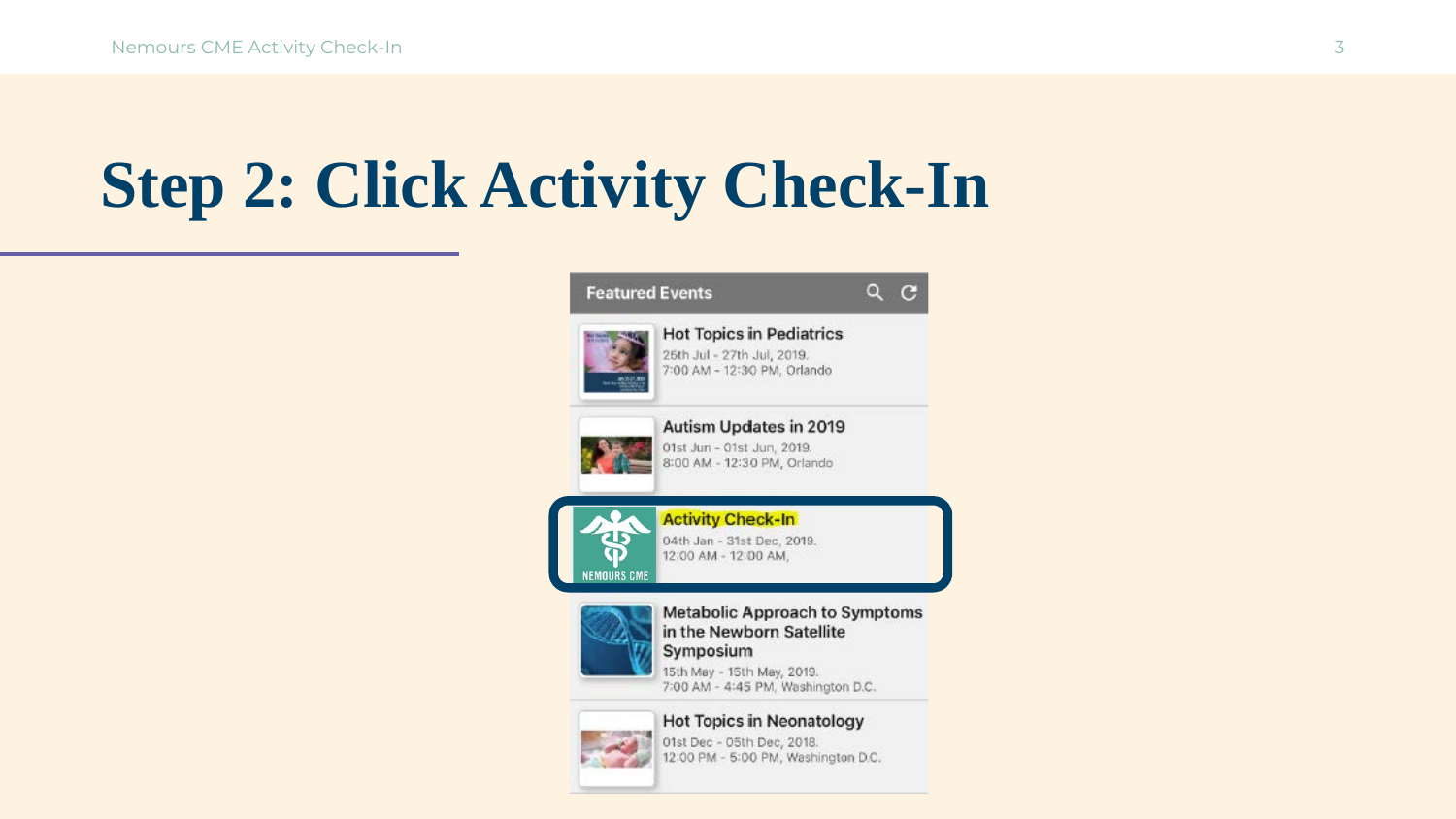#### **Step 3: To Record Your Attendance, Click Activity Check-In**

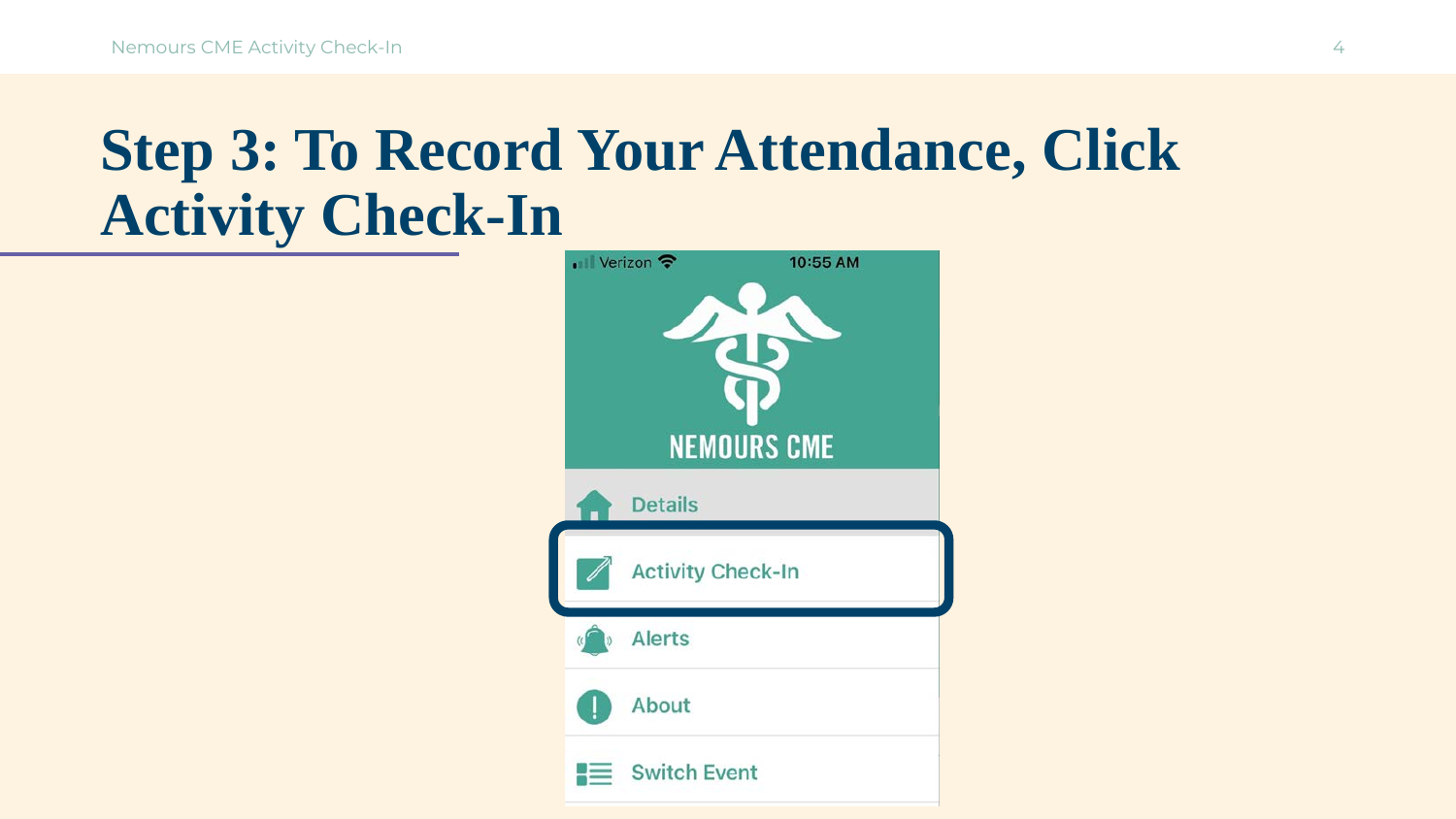#### **Step 4: Click the "Sign-In to Claim Attendance" Button**

| $\boldsymbol{\theta}$<br><b>NEMOURS</b><br>CHILDREN'S HEALTH |  |
|--------------------------------------------------------------|--|
| <b>Activity Check-In</b>                                     |  |
| Check-in your attendance                                     |  |
| You must Sign-In before claiming your<br>Attendance.         |  |
| Sign-In to Claim Attendance                                  |  |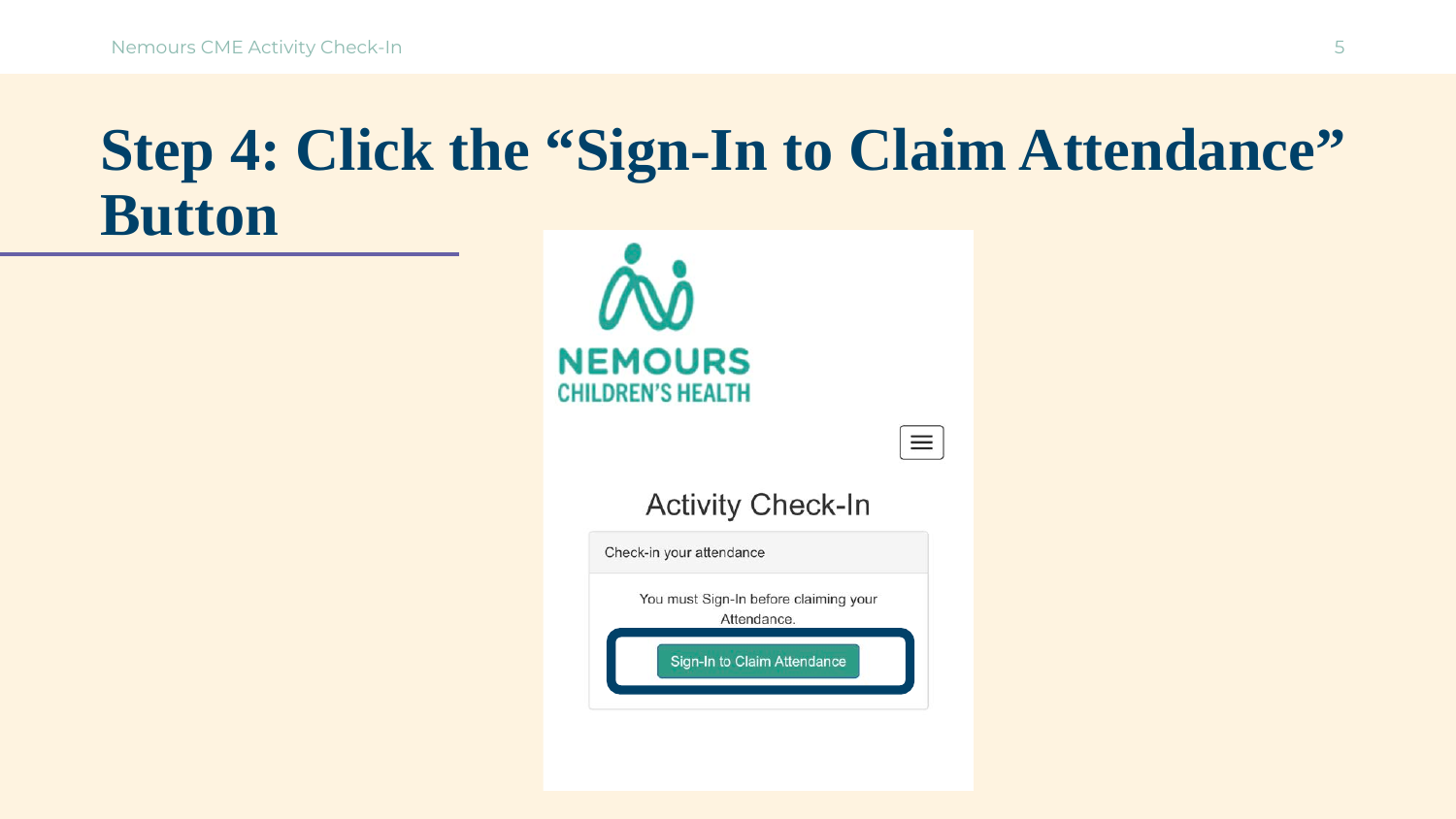# **Step 5: Login**

• Use the email address and password that you use to register for Nemours conferences

Please sign in below:

|                   | Karen.chiarini@nemours.org |  |
|-------------------|----------------------------|--|
| Save Email        |                            |  |
|                   |                            |  |
|                   |                            |  |
| <b>≙</b> Password |                            |  |

- We recommend your Nemours email address, if you have one
- If you do not know your password, click "Forgot Password". You should receive a message saying your email address has been recognized and a password code will be sent to your email address. The password code will allow you to create a new password. •
- If you do not receive the above message, click "Create Account". At this point you should receive the above message. If not, you will need to create a new account and follow the prompts. •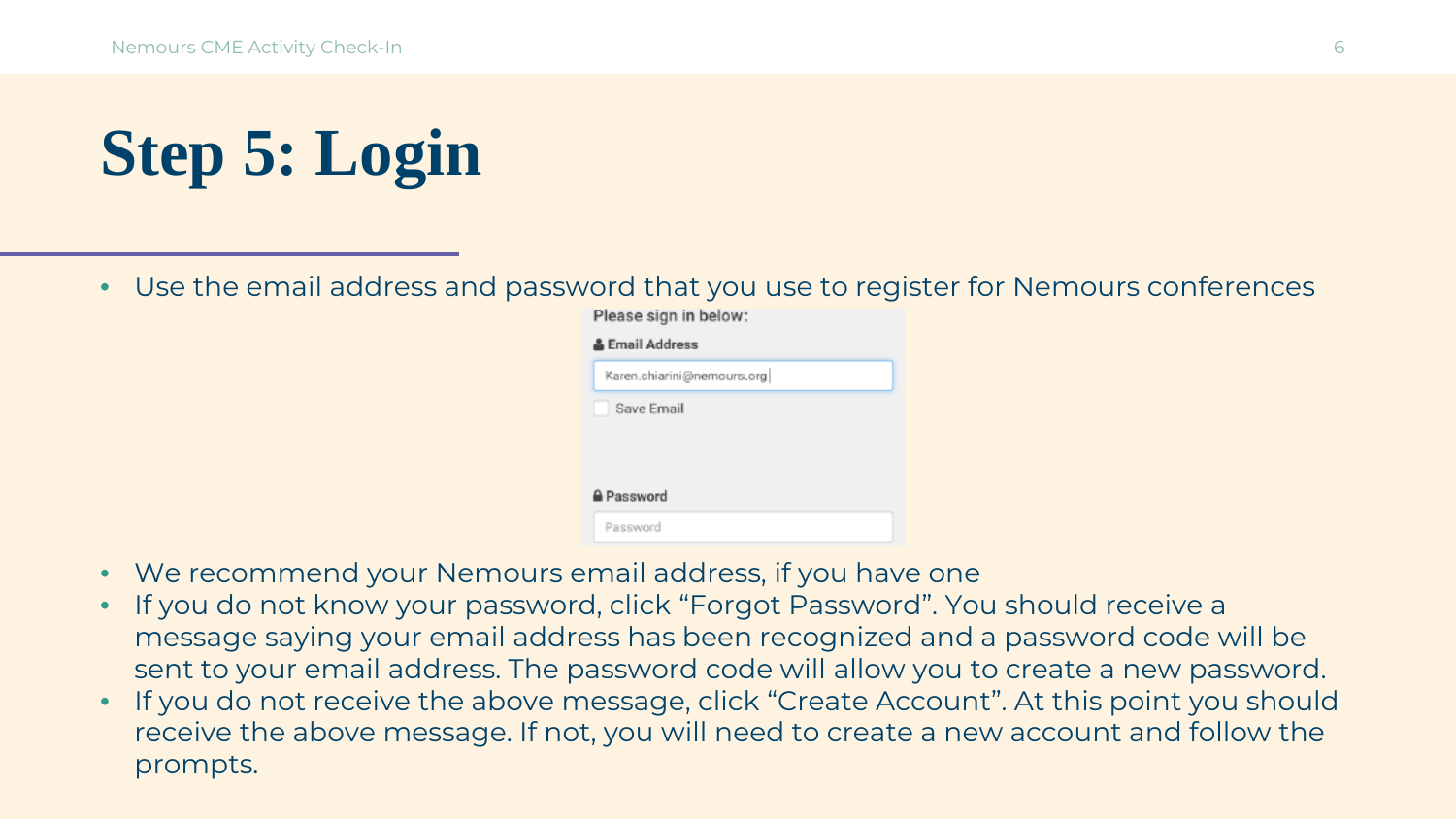## **Congratulations - You have successfully signed in!**

|                          | <b>Activity Check-In</b>                                                                                                                                                                                                                                                                                                |
|--------------------------|-------------------------------------------------------------------------------------------------------------------------------------------------------------------------------------------------------------------------------------------------------------------------------------------------------------------------|
| Check-in your attendance |                                                                                                                                                                                                                                                                                                                         |
|                          | Please enter the Activity Check-In code you were provided at the activity you attended today.<br>*Note: To verify actual attendance, Activity Codes are only valid for four days after the date of the activity. If you have<br>difficulty with the Activity Check-In process, please contact your program coordinator. |
|                          |                                                                                                                                                                                                                                                                                                                         |
| <b>Activity Code</b>     | Submit                                                                                                                                                                                                                                                                                                                  |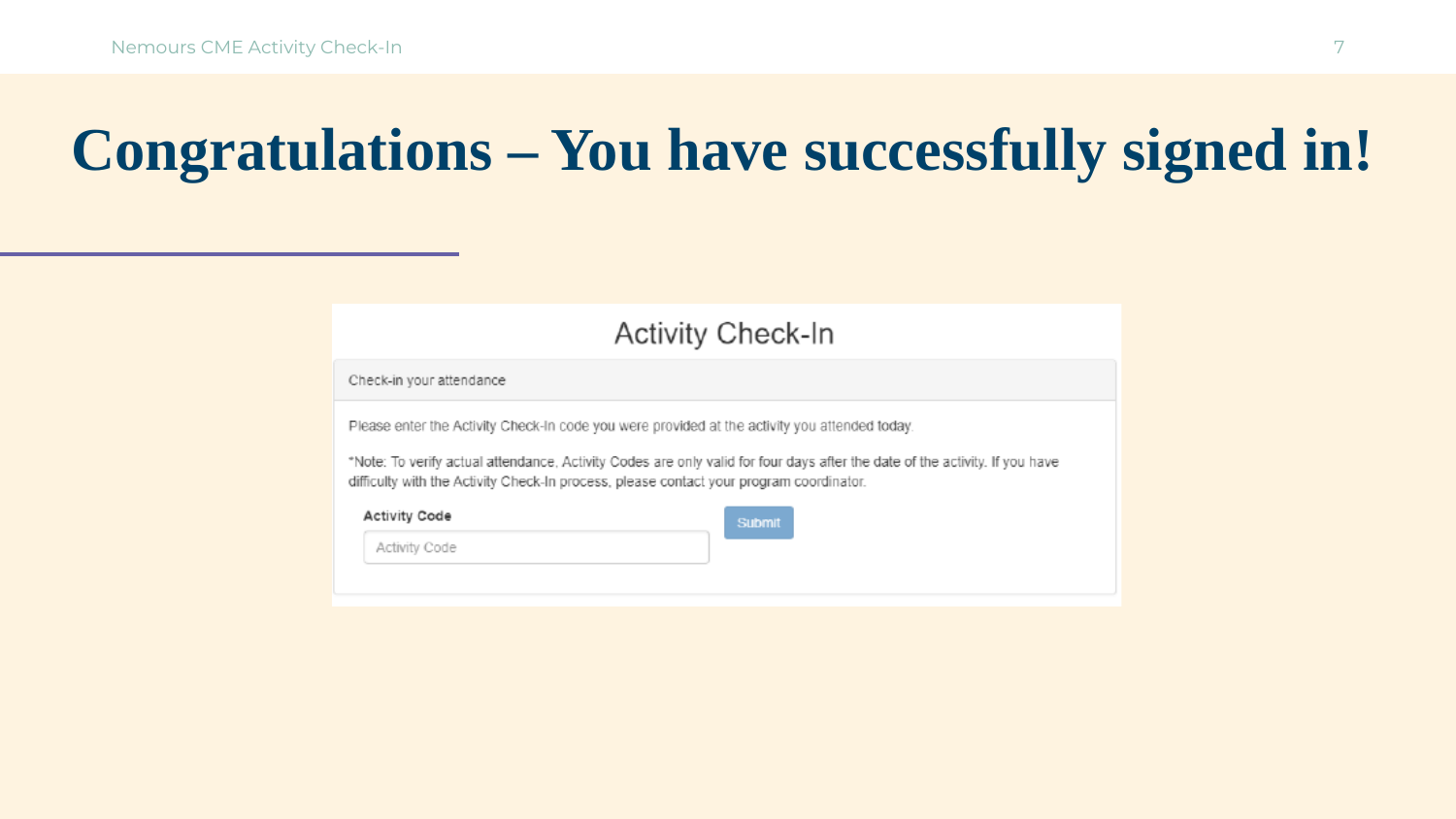#### **Step 6: Enter Provided Activity Code and Click "Submit"**

**Activity Check-In**  $\equiv$ 

#### **Activity Check-In**

Check-in your attendance

Please enter the Activity Check-In code you were provided at the activity you attended today.

\*Note: To verify actual attendance, Activity Codes are only valid for four days after the date of the activity. If you have difficulty with the Activity Check-In process, please contact your program coordinator.

| <b>Activity Code</b> |                      |
|----------------------|----------------------|
|                      | <b>Activity Code</b> |
| <b>Submit</b>        |                      |
|                      |                      |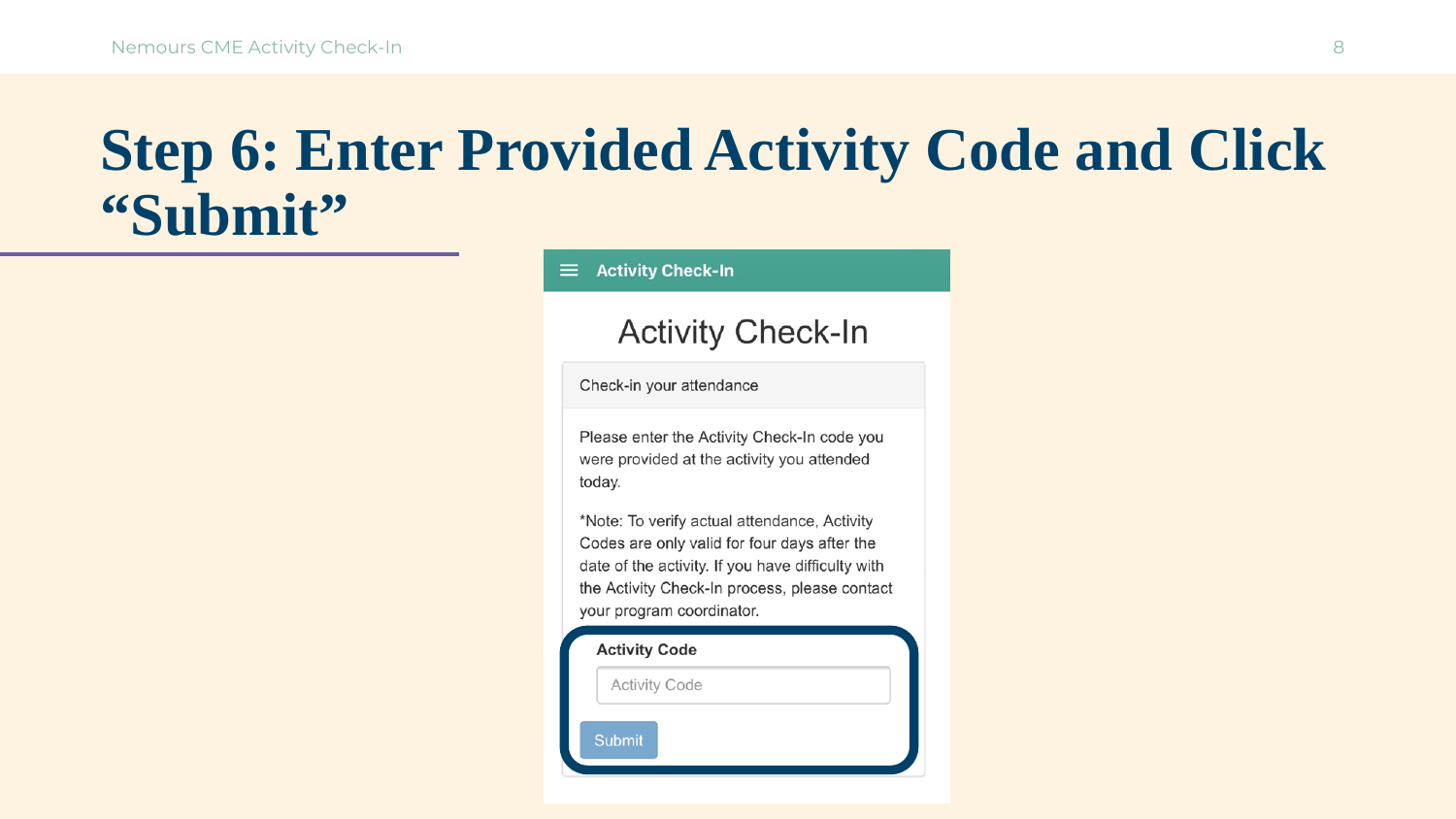## **Recording Your Attendance**

• Be advised, steps 2-6 must be completed for each session you attend

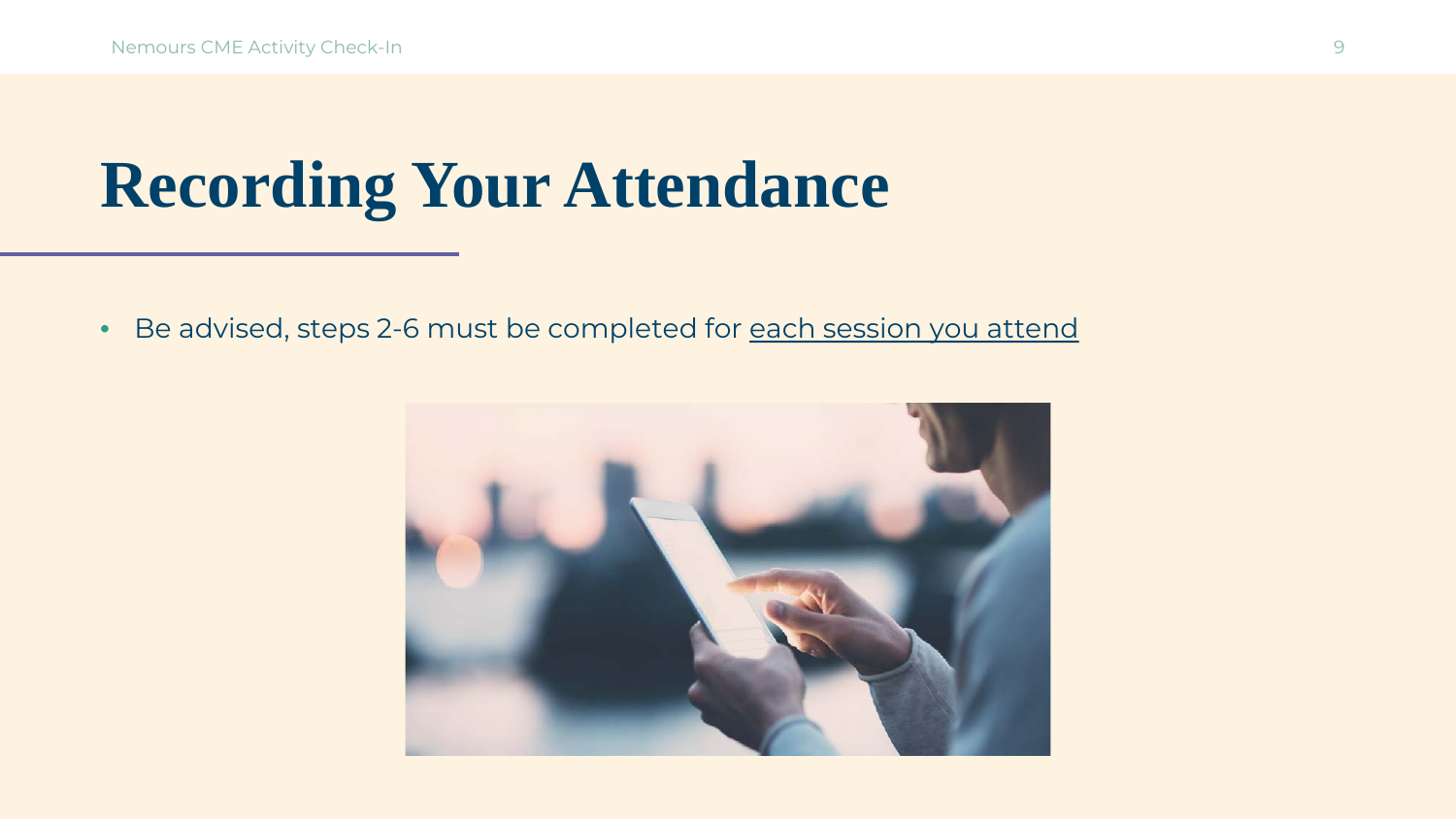#### **The app will keep a record of your registration history (example below)**

| Search:                                      |
|----------------------------------------------|
| Filter text                                  |
| Scroll Left or Right to View.<br>Information |
| <b>Event Name</b>                            |
| Pediatric Grand Rounds 2019                  |
| 1/1/2019                                     |
| Pediatric Grand Rounds 2019                  |
| Pediatric Grand Rounds 2019<br>1/1/2019      |
| TEST RSS 19A                                 |
| TEST RSS 19A<br>1/17/2019                    |
| Lunchtime Pediatrics 2018                    |
| Lunchtime Pediatrics 2018                    |